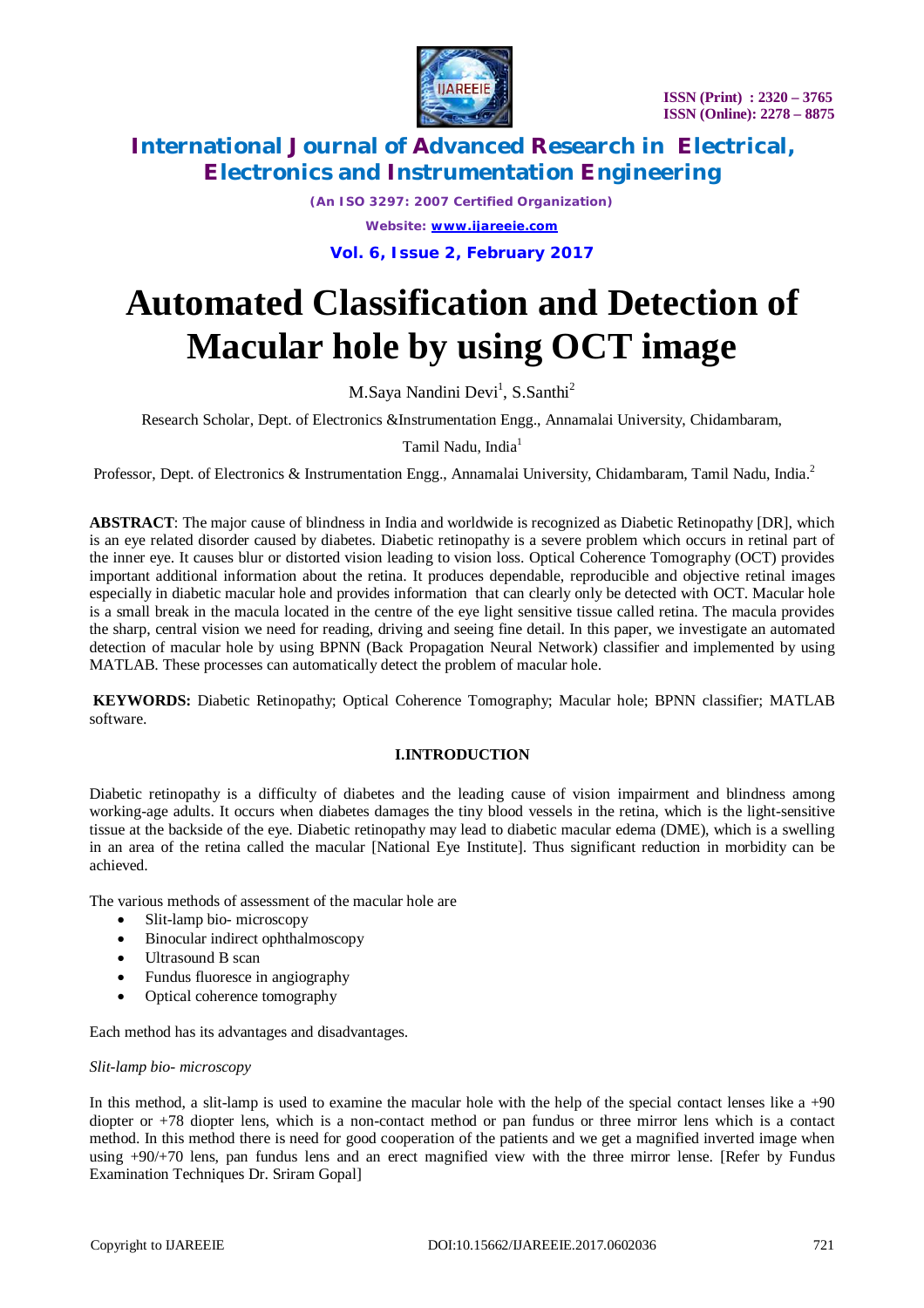

*(An ISO 3297: 2007 Certified Organization)*

*Website: [www.ijareeie.com](http://www.ijareeie.com)*

### **Vol. 6, Issue 2, February 2017**

#### *Binocular indirect ophthalmoscopy*

Binocular indirect ophthalmoscope has become an indispensable tool to diagnose and manage a variety of vitreoretinal disorders. The instrument has a rich history evolving through many generations to yield the current diagnostic marvel. Sophisticated additions to the basic technology include high magnification lenses built in to the ophthalmoscope, video adapters that facilitate patient and student education as well as open up an array of telemedical possibilities and laser photocoagulation systems mounted on to the indirect ophthalmoscope to treat peripheral tears through a 20 diopter lens [7].

#### *FFA (Fundus fluorescein angiography)*

Fluorescein Angiography as an important tool is understanding the diagnosis and treatment of retinal disorders. The diagnostic procedure utilizes a specialized fundus camera to capture rapid sequence of photographs of retina following an intravenous injection of fluorescein sodium. FFA facilitates in vivo study of retinal circulation and it is particularly useful in Diabetic Retinopathy and macular degeneration, the two leading causes of retinal blindness [6].

#### *OCT (optical coherence tomography)*

OCT is a non-invasive method by which the layers of the retina can be imaged in a very short time. It has the highest resolution of 3 microns, even though presently the OCT machines are very expensive and not available at every center in our country. OCT gives a quick evaluation of the retinal anatomy and functional status both in quality and quantity Fig. 1 shows an OCT scan of retina.

OCT can be particularly helpful in diagnosing:

Macular hole

.

- Macular pucker
- Vitreomacular traction
- Macular edema
- Macular Degeneration

In diabetics, OCT is most useful to measure and quantify macular hole, and in the era of anti-VEGF therapy, it has become the most important imaging tool in managing patients with diabetic macular hole.

An OCT (Optical Coherence Tomography) camera can instantly obtain cross-section images of sub-surface layers of transparent or opaque materials such as the structure of the retina. Fig. 2 shows the merits of OCT in comparison with normal imaging standard.



Fig .1 OCT Scan of Retina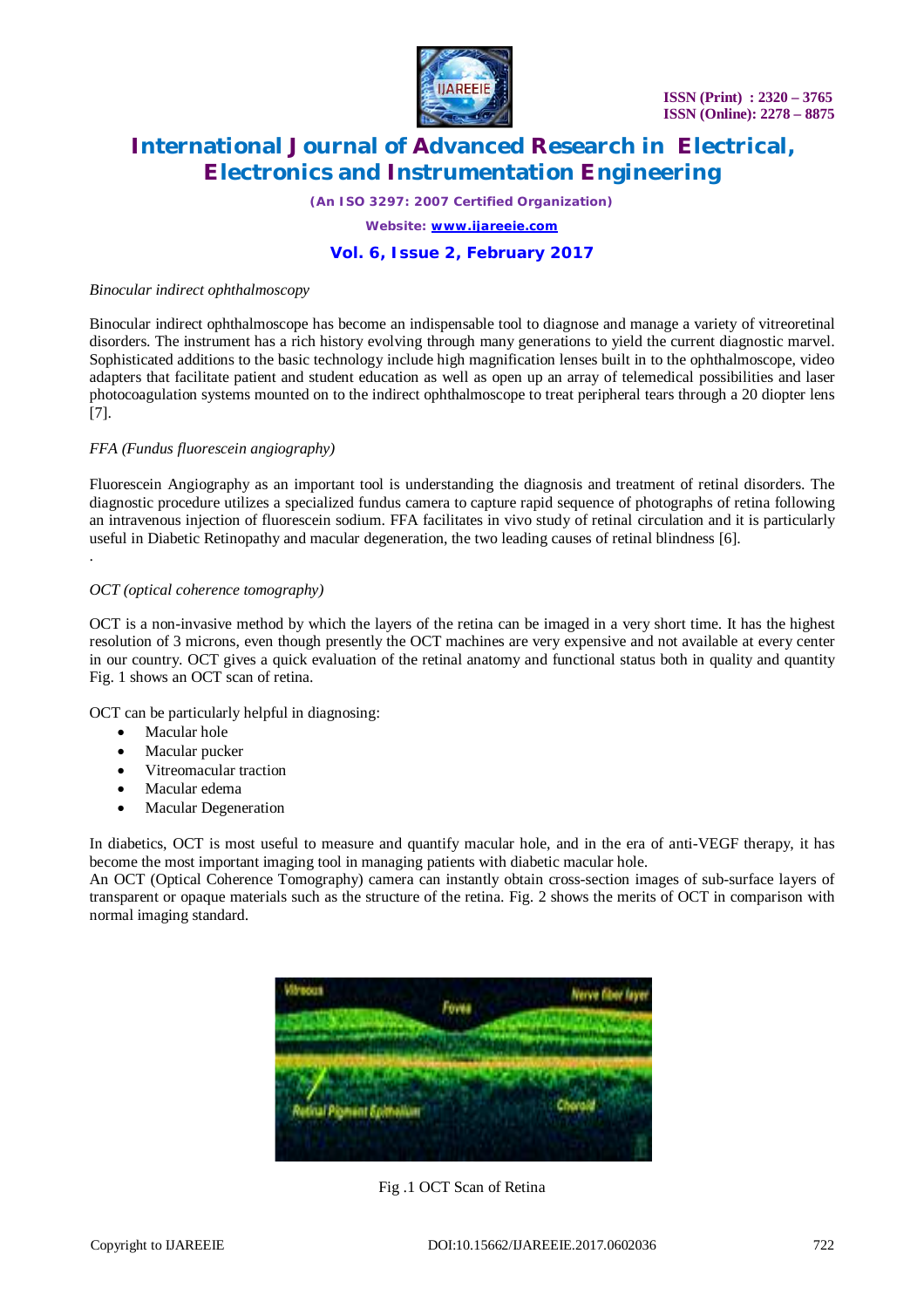

*(An ISO 3297: 2007 Certified Organization)*

*Website: [www.ijareeie.com](http://www.ijareeie.com)*

### **Vol. 6, Issue 2, February 2017**



Fig. 2 Comparison of OCT and standard imaging

In OCT light reflected from the tissue in a similar way as in Ultrasonography. Hence OCT light scans the tissue rapidly several times and generating multiple images very rapidly. This is combined to form a linear image like a B-scan ultrasound image Light travels too rapidly to be detected directly hence the reflected light is measured indirectly using a method called low coherence interferometry, the axial resolution is determined by the band width of the light source. The transverse resolution is reduced to 10-15 micrometer due to natural aberration of the human eye.

#### *Time Domain and Spectral Domain technology*

From its inception, OCT images were acquired in a time domain fashion. Time domain systems acquire approximately 400 A-scans per second using 6 radial slices leaning 30 degree apart. Because the slices are 30 degree apart, care must be taken to avoid missing pathology between the slices.

Spectral domain technology, on the other hand, scans around 20,000-40,000 scans per second. This increased scan rate and number diminishes the likelihood of motion artefact, enhances the resolution and decreases the chance of absent lesions. Most time domain OCTs are precise to 10-15 microns but newer spectral domain machines may approach 3 micron resolution. Whereas most time domain OCTs image 6 radial slices, spectral domain systems continuously image a 6mm area.

A reference mirror was continuously moved to detect signal from the various depth of tissue being analysed and an image is created, this image created is called time domain OCT.

But with newer method the signal is detected by a stationary arm allowing for much faster scan speed( imaging speed) and is termed as spectral domain OCT Analysis of the data obtained by the software is the most important function of the OCT device. These algorithms are used to calculate the retinal thickness by automatically delineating the inner and outer retinal boundaries

#### *Advantages of OCT:*

- Non-contact and noninvasive Method
- The retinal and intra retinal measurements can be done
- Rapid scan can capture high resolution images
- Very short time to capture images
- OCT can be done in undilated pupil particularly in angle closure glaucoma.

#### *Disadvantages:*

- Equipment cost is high
- Patient with poor fixation
- Poor images or no image in presence of media opacities.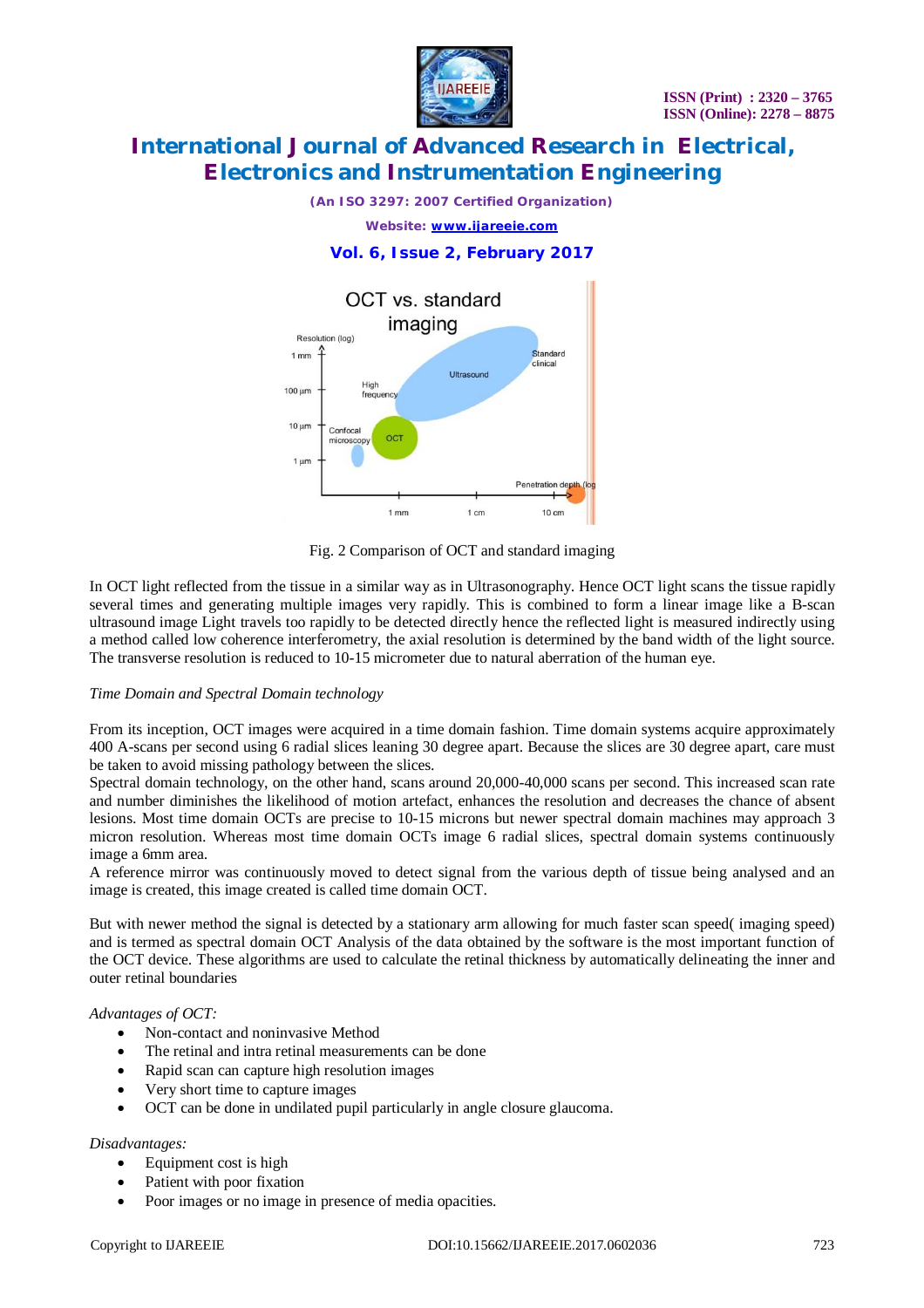

*(An ISO 3297: 2007 Certified Organization)*

*Website: [www.ijareeie.com](http://www.ijareeie.com)*

#### **Vol. 6, Issue 2, February 2017**

- Inherent limitation of the automated software producing image artifacts.
- Needs operator training and skill to get good images

#### **II. REVIEW OF LITERATURE**

In this paper [1], compare the retinal thickness by evaluation of stereo fundus photography with that assessed objectively by OCT. The degree of agreement between subjectively and objectively assessed retinal thicknesses was very good implying that changes can be accurately and prospectively measured with OCT. In next paper [2], Analysis of the segmentation layers of intra retinal layers which are important for disease detection present in SDOCT images is presented. Graph based segmentation is employed which solely based on pixel intensity variation and distance between neighbour pixels. This segmentation method is less prone to noise and the pre-processing step can be considered as optional. In another paper [3], author used to localise the intra retinal boundaries. It uses near infra red light ranging from 800-1300mm. It is widely used because of the clinically appreciable features like non-invasive, non contact, no radiation, painless and fast procedure. The technique is sensitive up to 10 microns. OCT can help in diagnosing conditions like macular hole, macular edema, macular degeneration, DR and Glaucoma. OCT image suffer from speckle noise. In another paper [4], Speckle noise is caused due to constructive or destructive interference of the light waves from the object. Initially the image is converted into gray scale as processing of 2D image is easier. The literatures have suggested the use of filter like median, mean and Gaussian filter. In another paper [5], Automatic screening will help the doctor to fast identify the situation of the patient in a more accurate way. The macular abnormalities caused due to DR can be detected by applying morphological operation, filters and threshold on the fundus images of the patient. Early detection of RNFL layer thickness from the OCT images of the patient. The RNFL thickness estimation involves the use of active countor based deformable snake algorithm for segmentation of the anterior and posterior boundaries of the RNFL. This method produces accurate, reliable, and robust detection. DR can be diagnosis using fundus image and Glaucoma can be diagnosed using OCT image.

#### **III. PROPOSED ALGORITHM**

#### *A. DESIGN CONSIDERATIONS***:**

This section introduces method for detecting retinal diseases by classifying SD-OCT images.



Fig. 3 Block Diagram of Proposed Method

#### *B. DESCRIPTION OF THE PROPOSED METHOD:*

#### *1. Gray Conversion*

The intensity plays a major role in the detection of hole in retina OCT images represented with low numbers of pixel intensity values. Each pixel in image having intensity value ranging from minimum 0 (darkest pixel) to maximum value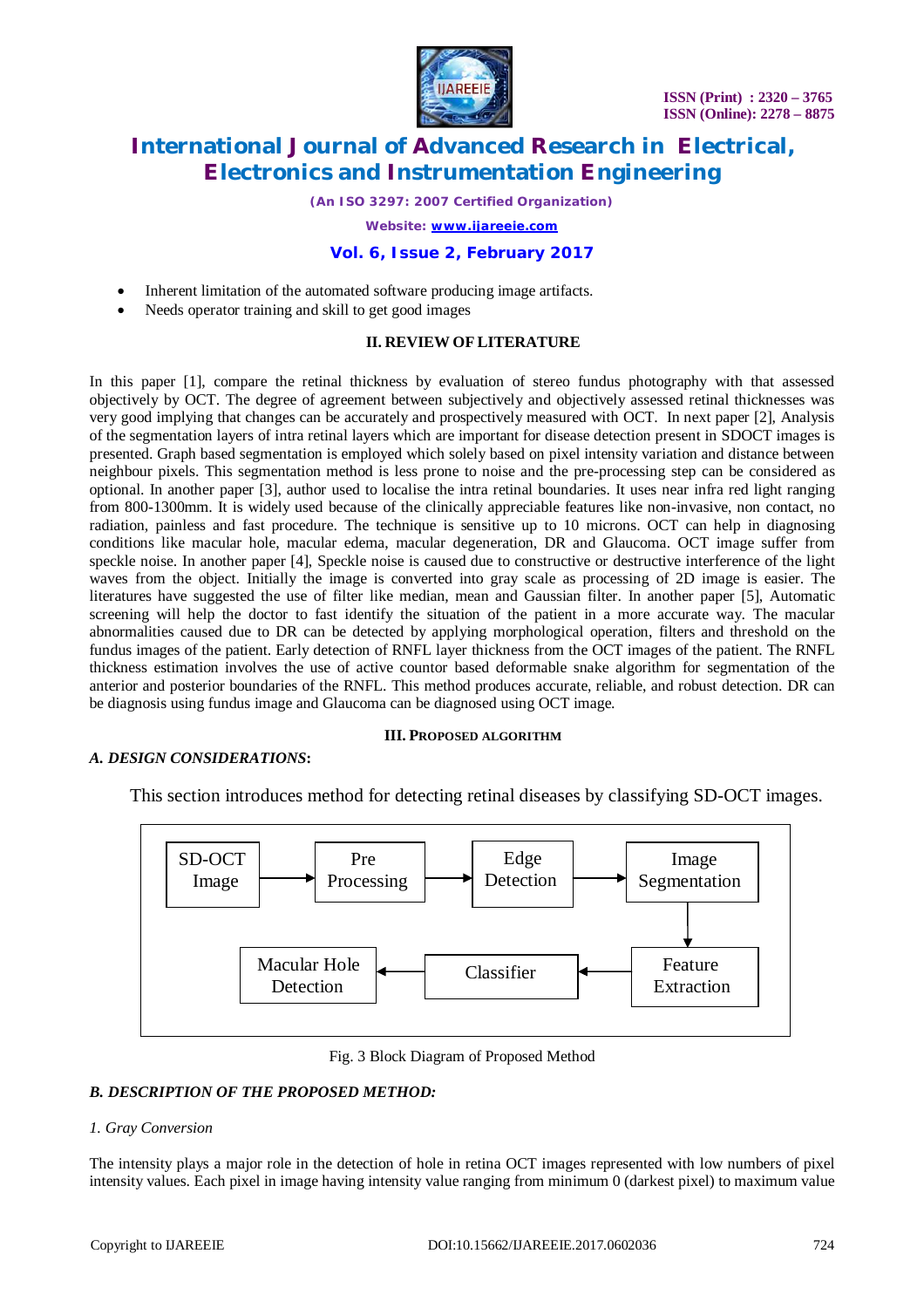

*(An ISO 3297: 2007 Certified Organization)*

*Website: [www.ijareeie.com](http://www.ijareeie.com)*

### **Vol. 6, Issue 2, February 2017**

is 255 (lighter pixel). The region has high and low intensities vary based on image intensity which is taken as image objects. The first step of in pre-processing is mainly to converting RGB color image into a gray scale image.

#### *2. Median Filter*

The 'speckle' noise can be reduced by Median filter, and comparing to convolution is better. It also preserve from blur edges.

#### *3. Image Enhancement*

Contrast-limited adaptive histogram equalization (CLAHE) is used to enhance contrast of all the small regions in an image. CLAHE operates on small regions in the image generally called as tiles. It not takes the entire image during this process. To enhances the contrast of each tile's. Then the neighboring tiles are combined using bilinear interpolation for eliminate the artificially induced boundaries. In homogeneous areas, it can be used to limit for avoiding amplifying of any noise which prevent an image.

#### *4. Morphological Operation*

Morphological process is mainly suitable for analyzing the shapes in images. Two main processes are dilation and erosion which is come under the category of morphological process. In dilation, each and every point in an image is super imposed by the means kernel along with its surrounding pixels. The dilation process is mainly for increasing the size of an original object. Erosion is an inverse procedure of dilation. It is mainly to thin an image through that these are subtracted under a structuring element or kernel. Opening consists of erosion which is followed by dilation and then leads to smooth an image for breaking narrow joints and also removing thin protrusions areas in images. Closing consists of dilation which is followed by erosion mainly to smooth a images, and also eliminate the small holes. These algorithms are used to detect the edges and also by removing noise which occurs in an image for find the specific shapes in images.

#### *4. Edge Detection*

Edge detection is mainly performed on the green component image by applying canny edge filter along with suitable threshold. Logical AND operation is used on two images, one is being a threshold image and another one is being an edge detected image. The thresholding is done based on an adaptive histogram equalized image for increase the contrast of an image. Edge can be detected by using canny edge detector.

#### *5. Image Segmentation*

To generate the coefficient from the canny edge detector mainly to detect the retinal layer by using wavelet filter. Then once again the detected retinal layer are eroded for find out that OCT image having hole disease having or not based on feature extraction.

#### *6. Feature Extraction*

Gray level co-occurrence matrix used to detect the features values of the OCT images. To create a GLCM, use the gray co matrix function based on the pixel intensity in gray level. Hence we find out GLCM for find out the intensity pixels of images.

#### *7. Classifier*

Back propagation (BPA) algorithm is used to supervise of all learning techniques under the training of artificial neural networks (ANN). It is more useful for feed-forward networks (FFN). It requires transfer function generally called Sigmoid is used by the artificial neurons (or ''nodes'') can be differentiable. This algorithm is also called as ''the generalized delta rule''. Along with neuron all the input and output layers of a neural network are specifically called hidden units or hidden nodes, but the outputs are not directly interacting with the environment. In BPA, the weights are associated with the hidden layers that are adjusted and also to pre-selected neural network for learning purpose. The